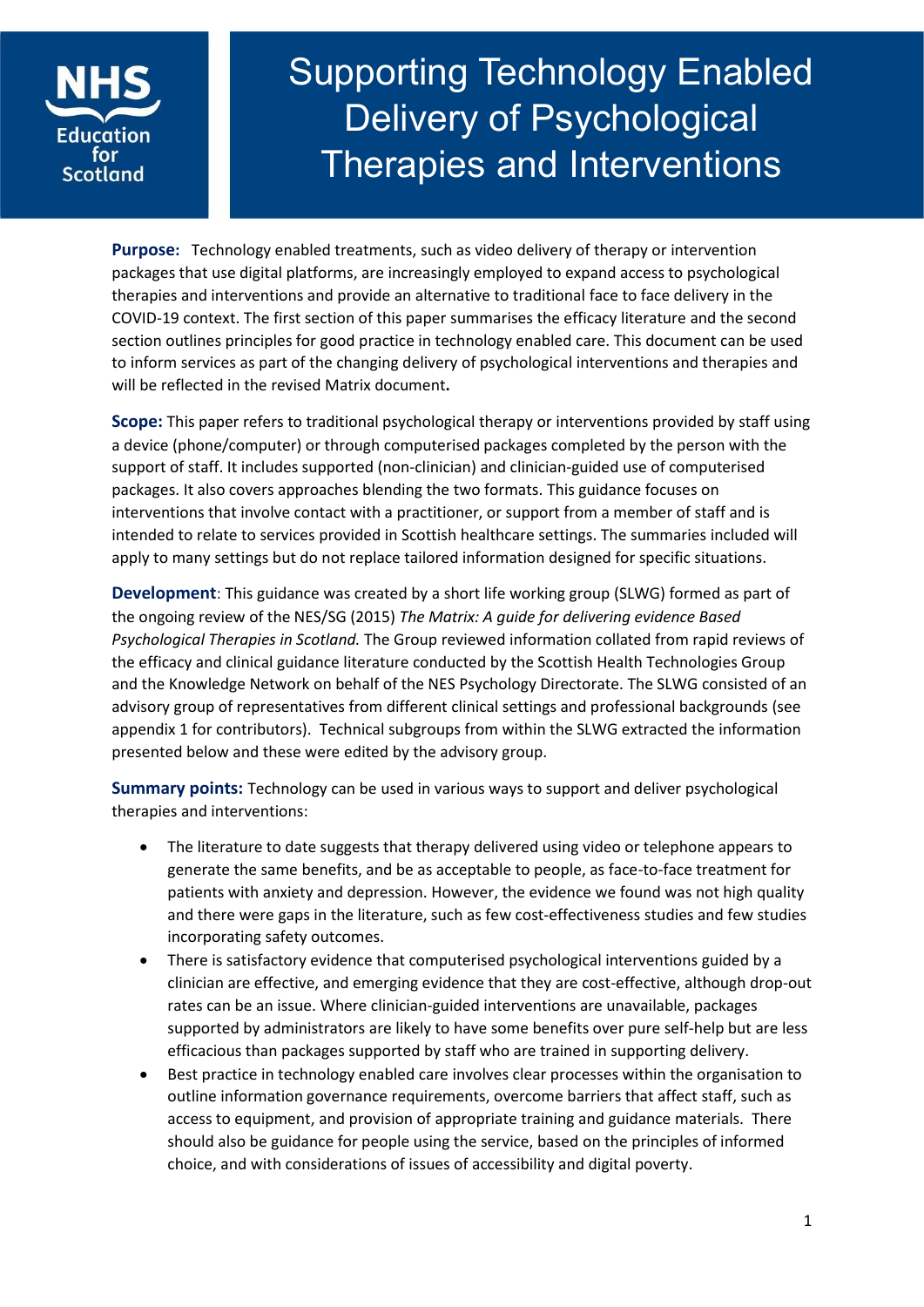# **Part 1: Outcomes for technology enabled mental health interventions**

# **1. Efficacy:**

### *Overview of the efficacy literature:*

The NES psychology directorate requested 4 rapid reviews conducted on this topic and have worked with a short life working group to produce this summary. This review had been scheduled as part of The Matrix (2015) updates but became particularly relevant in 2020.

There are two reviews, produced by the Scottish Health Technology Group (SHTG), which focus on technology enabled treatment delivered by, or guided by, clinicians working with adults with depression and anxiety disorders. This literature is described in more detail in sections 1.1 and 1.2 The Knowledge Network conducted a further review comparing clinician guided delivery of computerised packages with non-clinician guided delivery, as administration staff prompt the use of these packages in some Scottish services. This is described in section 1.3.

Much of the literature examines cognitive behaviour therapy and interventions based on CBT for people with mild/moderate anxiety disorders (including PTSD) and depression. There is some mixed, but emerging, evidence for other conditions, therapies and clinical specialties. A fourth rapid review conducted by the Knowledge Network in October 2020<sup>1</sup> included: eating disorders (12 studies), alcohol problems (14 studies), paediatric illness (17 studies), bereavement care (7 studies), long term conditions (IBS 45, headaches 31, HIV prevention 46, cancer 7, and Acceptance and Commitment Therapy (25 studies). Some information on this review is included in section 3.3 and a full review of these areas will be conducted as part of the update of the NES Matrix evidence tables for each condition.

Summary of specialist and enhanced psychological practice delivered via telephone or video:

• The literature to date suggests that psychological therapy and interventions delivered using video or telephone appear to generate the same benefits, and be as acceptable to people, as face-to-face treatment for patients with anxiety and depression. However, the evidence was not high quality and there were gaps in the literature, for example little known about impact on therapeutic alliance or safety, and no cost-effectiveness studies.

Summary of psychological practice involving computerised psychological interventions:

- Computerised psychological intervention packages can be supported by a wide range of staff in NHS and partnership settings.
- There is reasonable evidence that psychological interventions delivered via computerised packages and supported by a trained clinician are effective for common mental health problems when compared to self-help controls, waiting list controls or usual care (typically skilled or enhanced psychological practice).
- There is also some indication that computerised packages can offer benefits when used as an adjunct to traditional therapies (specialist psychological practice).
- Relatively few studies compare computerised interventions with active controls or traditional face-to-face delivery. The limited evidence available suggests they might have similar effects, but further research is needed before we are able to draw conclusions.

<sup>1</sup> Remote Delivery of Psychological Therapies, Knowledge Network, October 2020.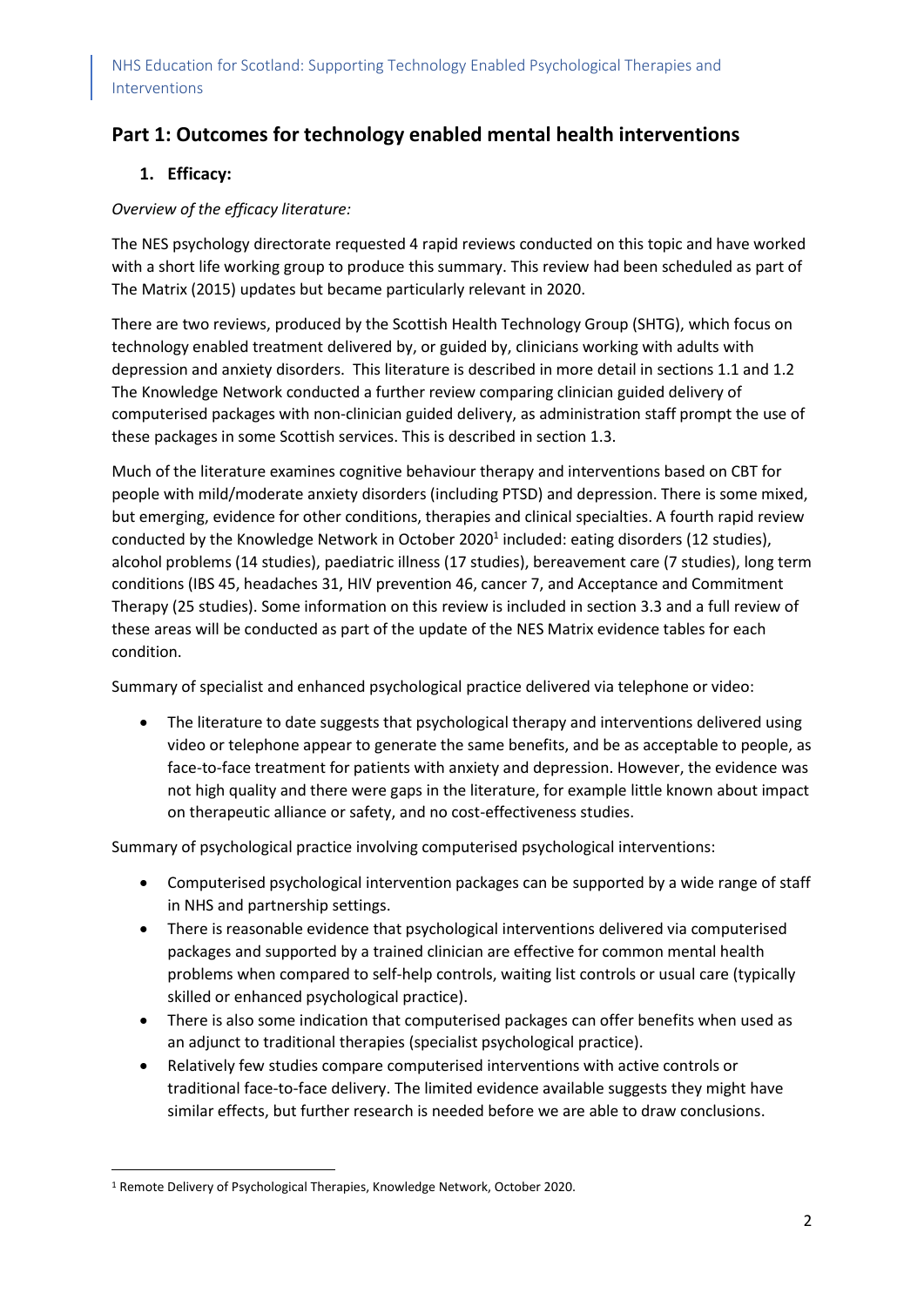- Support from administrators (informed practice) has some benefit to pure self-help, including reducing attrition, but is less effective than clinician guided support.
- Dropout rates are statistically higher for computerised packages than face-to-face therapy. Telephone reminders and feedback from clinicians can reduce drop-out rates.
- The relationship between efficacy, attrition and the ways that computerised interventions can be delivered is summarised in Figure 1 below.

Figure 1. Relationship between types of delivery with efficacy and attrition.



The sections below describe more detail on areas that have significance for many managers and staff involved in the delivery of psychological therapies and interventions, with links to refer to the source information for particular areas of relevance.

# *1.1 Clinical effectiveness of remote (video/telephone) therapy compared with face-to-face therapy*

### *Summary adapted from rapid review of the secondary literature conducted by the SHTG (2021)<sup>2</sup>*

Five systematic reviews, two of which incorporated meta-analyses, explored the clinical effectiveness evidence for remote digital delivery of psychotherapies. Cognitive behaviour therapy (CBT) was the main modality reported in the literature. There was overlap across systematic reviews in the studies that were included. The literature to date suggests that psychological therapy interventions delivered using video or telephone appear to generate similar clinical outcomes as face-to-face therapy. The small number of primary studies, and the heterogeneity across

<sup>&</sup>lt;sup>2</sup> [http://www.healthcareimprovementscotland.org/our\\_work/technologies\\_and\\_medicines/topics\\_assessed/assessment\\_01-21.aspx](http://www.healthcareimprovementscotland.org/our_work/technologies_and_medicines/topics_assessed/assessment_01-21.aspx)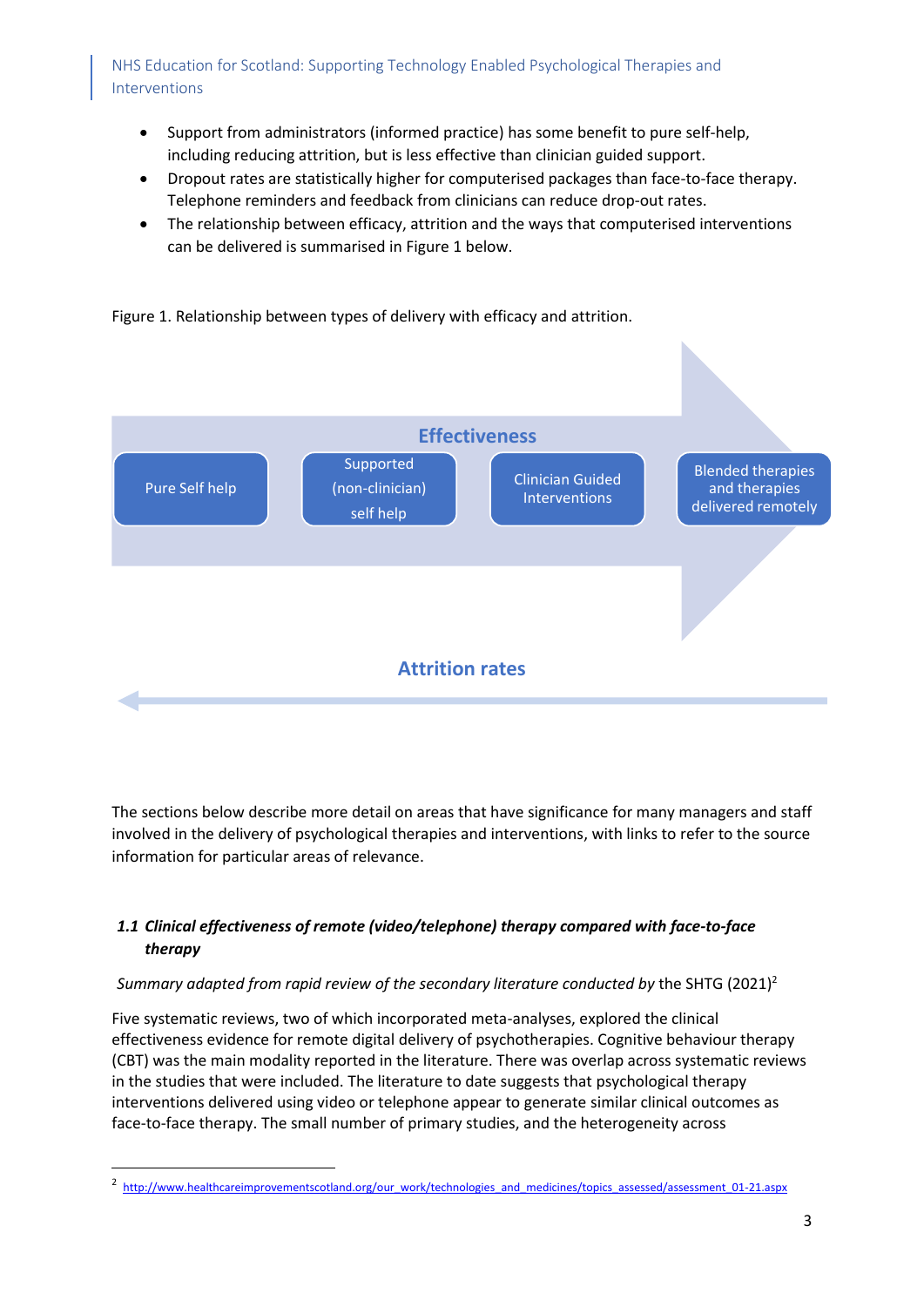participants groups and outcome measures used, limits confidence in the evidence and further studies are required. The results for each condition are presented below.

### *Depression*

Most of the controlled studies reported no statistically significant differences in effectiveness at reducing depressive symptoms between the delivery methods whether using videoconferencing therapy (1 systematic review with 14 randomised controlled trials, four quasi-experimental studies and 15 uncontrolled studies) or telephone-administered CBT (1 high quality systematic review with meta-analysis of 6 trials). There was a small and non-significant beneficial effect of telephoneadministered CBT over face-to-face therapy or other active controls in this review.

#### *Anxiety*

A systematic review including six comparative studies in patients with a range of diagnoses found no statistically significant differences in anxiety measures between videoconferencing therapy and faceto-face therapy.

### *Post-traumatic stress disorder (PTSD)*

One high quality meta-analysis found that, when compared with face-to-face therapy, videoconference therapy did not result in statistically significantly different PTSD outcomes posttreatment but led to inferior outcomes at 3-6 months follow-up. A systematic review discussed patient safety and noted that a cautious approach should be taken when conducting exposure tasks via tele-therapy in the PTSD population due to the potential effects of high levels of emotional arousal.

### *1.2 Clinical effectiveness of clinician guided computerised packages*

There is reasonable evidence that psychological interventions delivered via computerised packages and supported by a trained clinician are effective for common mental health problems when compared to self-help controls, waiting list controls or usual care. This means that guided computerised packages can provide an effective alternative to these controls<sup>3</sup>.

However, the literature is less clear when directly comparing guided computerised packages with face-to-face therapy for people with mild to moderate depression. A review by the SHTG (2021)<sup>4</sup> indicates that there are only a small number of randomised controlled trials (around 10) involving this comparison and these trials have issues that affect the quality of studies and the generalisability of the results (e.g. non-clinical samples, small sizes, heterogenous groups, differing measurements of outcome).

The trials indicate that, in the short term, guided computerised CBT packages can be similarly effective to face-to-face CBT in improving symptoms of anxiety and depression. However, larger non-inferiority trials (specifically testing that the novel approach is not substantially worse than the control treatment) in clinical populations are required to provide more certainty around this, as are trials examining longer-term recovery and safety issues.

<sup>3</sup> [https://www.hqontario.ca/Evidence-to-Improve-Care/Health-Technology-Assessment/Reviews-And-Recommendations/Internet-](https://www.hqontario.ca/Evidence-to-Improve-Care/Health-Technology-Assessment/Reviews-And-Recommendations/Internet-Delivered-Cognitive-Behavioural-Therapy-for-Major-Depression-and-Anxiety-Disorder)[Delivered-Cognitive-Behavioural-Therapy-for-Major-Depression-and-Anxiety-Disorder](https://www.hqontario.ca/Evidence-to-Improve-Care/Health-Technology-Assessment/Reviews-And-Recommendations/Internet-Delivered-Cognitive-Behavioural-Therapy-for-Major-Depression-and-Anxiety-Disorder)

<sup>4</sup> [http://www.healthcareimprovementscotland.org/our\\_work/technologies\\_and\\_medicines/topics\\_assessed/assessment\\_02-21.aspx](http://www.healthcareimprovementscotland.org/our_work/technologies_and_medicines/topics_assessed/assessment_02-21.aspx)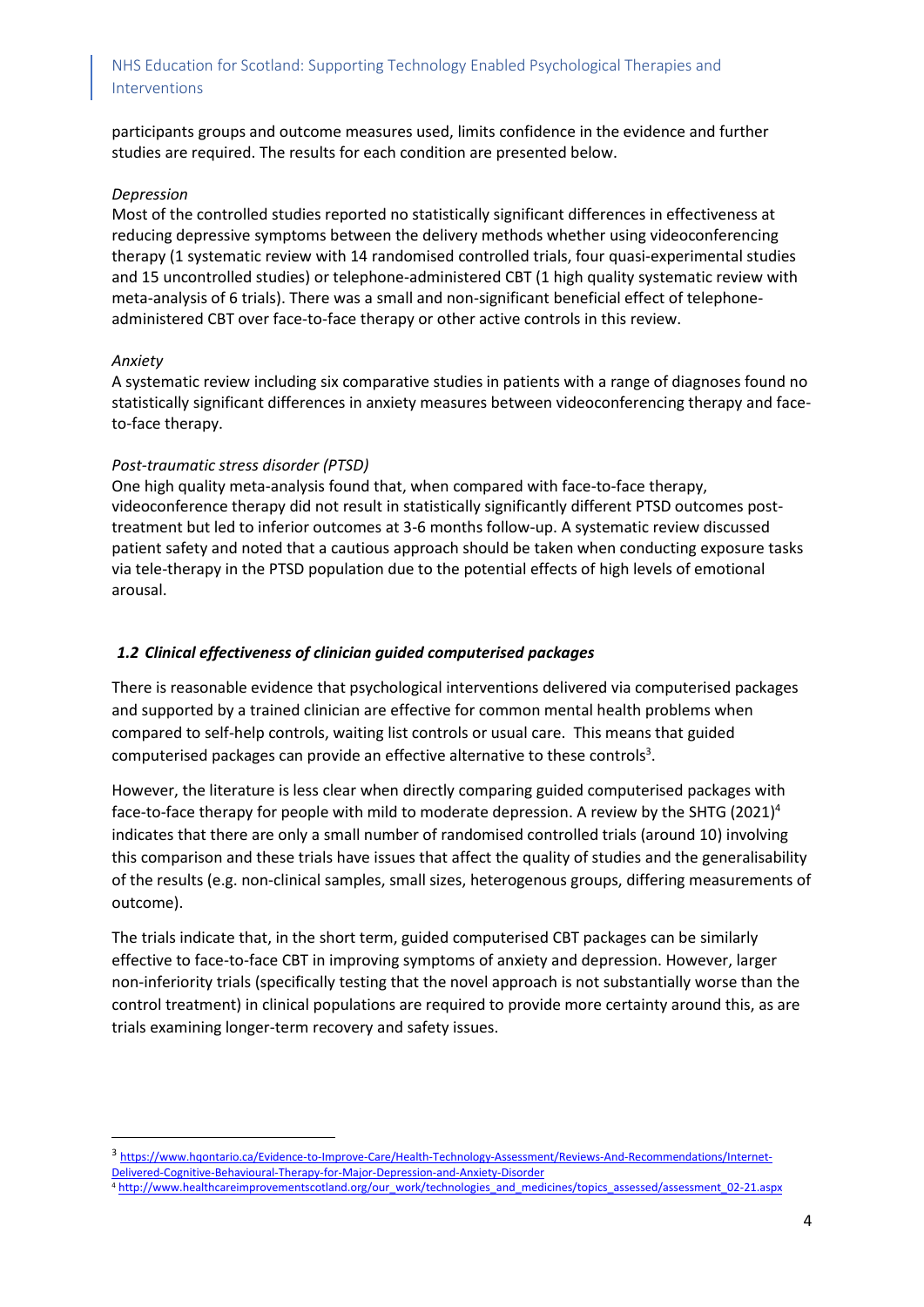# *1.3 Clinical effectiveness of computerised packages supported by non-clinicians*

*Summary adapted from a rapid review of the literature by the [Knowledge Network](https://learn.nes.nhs.scot/48881/supporting-technology-enabled-psychological-therapies-and-interventions/evidence-summary-non-clinical-support-in-internet-based-therapies) (December 2020).*

This evidence search looked for studies comparing the use of non-clinical support with completely unsupported use of computerised CBT or internet-based therapies. Computerised CBT packages commonly used in Scotland were additionally searched by name (e.g. Silvercloud and Beating the Blues).

None of the studies of the named programmes directly compared administratively-supported (nonclinician) with unsupported implementations, however a few (mainly qualitative) studies involving the named programmes highlighted perceived benefits of support. A number of studies looked at the effect of support in other programmes, including 7 randomised controlled trials (RCTs), one meta-analysis, and one 'realist literature synthesis'.

The trials found that telephone reminders were generally associated with higher adherence and in 4 studies also improved effectiveness. The meta-analysis of computerised psychological treatments for depression compared unsupported with administratively-supported interventions. Data showed an effect size of d=.58 for administrative-supported studies, and d=.36 for studies that included no support (and d=.78 for therapist-supported studies). However, analysis of subgroups showed that the effect of support was only statistically significantly different between studies with no support vs therapist support.

A 'realist literature synthesis' of design and delivery features to improve the use of computerised CBT for children and adolescents with anxiety (Radomski et al 2019), found that adjunct support seemed to improve program use even when input or support was minimal (e.g. in-person, classroom-based program administration with no treatment advice given) or when it was provided by a non-expert (e.g. teacher).

These studies indicate that supported use of computerised CBT packages involving telephone reminders can reduce attrition and potentially increase effectiveness of interventions over unsupported use but that effect sizes are lower than where packages are supported by feedback from clinicians.

# **2. Cost effectiveness**

There is emerging cost-effectiveness evidence for computerised packages guided by clinicians.

A Canadian Health Technology Assessment (2019) included a systematic review indicating that guided computerised CBT likely offers good value for money for the short-term management of mild to moderate major depression or anxiety disorders when compared with usual care. It is unclear whether these results can be extended to comparisons against face-to-face CBT as few studies used individual or group-based CBT as the comparator intervention.

Other studies explore the cost-effectiveness of computerised CBT with face-to-face CBT using simulation or predictive models. These models indicate that computerised CBT is may have as good as or better clinical outcomes and be less costly than face-to-face CBT when used as one-time intervention to treat a single episode of depression and anxiety. They also indicate that these interventions can provide similar outcomes and be less costly when used as part of a stepped care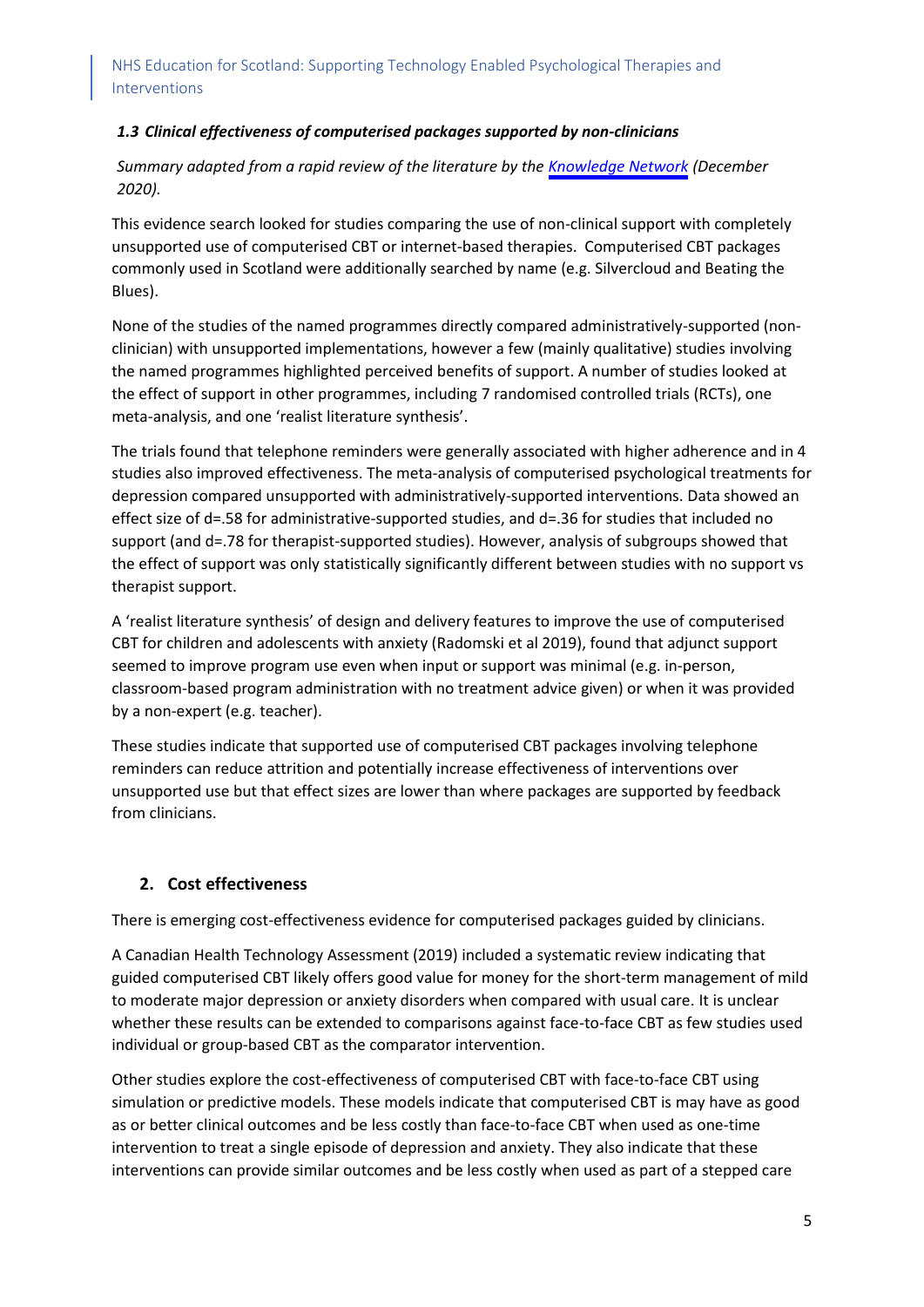model with recurrent episodes. Variations in the information included and the design of these models means that, despite the promising findings reported above, there remains a moderate level of uncertainty with respect to the cost-effectiveness of guided computerised CBT compared with face-to-face CBT and more UK based research is required.

No systematic reviews of economic evidence on therapy delivered via telephone or video were identified.

### **3. Acceptability of remote mental health interventions:**

Acceptability in studies of non-face-to-face or computerised therapy can be assessed indirectly using a range of measures including take-up rates, adherence or completion rates, or can be directly assessed using questionnaires, focus groups or qualitative interviews to measure satisfaction rates and explore experiences and preferences. The results below are taken from the STHG rapid reviews.

### *3.1 Take up rates, adherence and completion rates*

In trials, participants allocated to face-to-face CBT are more likely to complete all sessions when compared with those allocated to computerised CBT. There are no statistically significant differences in the rates of acceptability (drop out risk) between telephone-administered CBT and individual or group therapy for depression (network meta-analysis). The rate of completed sessions of telephoneadministered therapy for depression was 73% (range 37% to 86%).

Evidence from two primary studies conducted in military veteran populations showed that although the retention rate between face-to-face and video therapy for treating PTSD may not be significantly different, patients undergoing video therapy drop out earlier in the programme compared to faceto-face.

Guided computerised packages have statistically significant higher drop-out rates than face-to-face individual or group CBT (network meta-analysis of 155 depression studies). The authors suggest that the reduced personal contact may make it easier for participants to disengage.

A meta-analysis analysed data on adherence to face-to-face CBT (14 studies) and guided computerised CBT (12 studies) in depression trials, however, a major limitation of the analysis was that none of the trials directly compared the two modes of CBT delivery. In the trials face-to-face CBT ranged in length from 12 to 28 sessions and computerised CBT ranged from 5 to 10 sessions. Three measures of adherence were analysed; proportion of sessions completed, proportion of participants competing all sessions and proportion of participants completing 80% or more of the allocated sessions. The level of heterogeneity was high for all comparisons. The proportion of sessions completed were similar for both computerised and face-to-face CBT (81% and 84% respectively), however, people undertaking computerised CBT were statistically less likely to complete either 100% of sessions (65% compared to 85%) or 80% of allocated sessions (68% compared to 85%).

### *3.2 Satisfaction and experiences*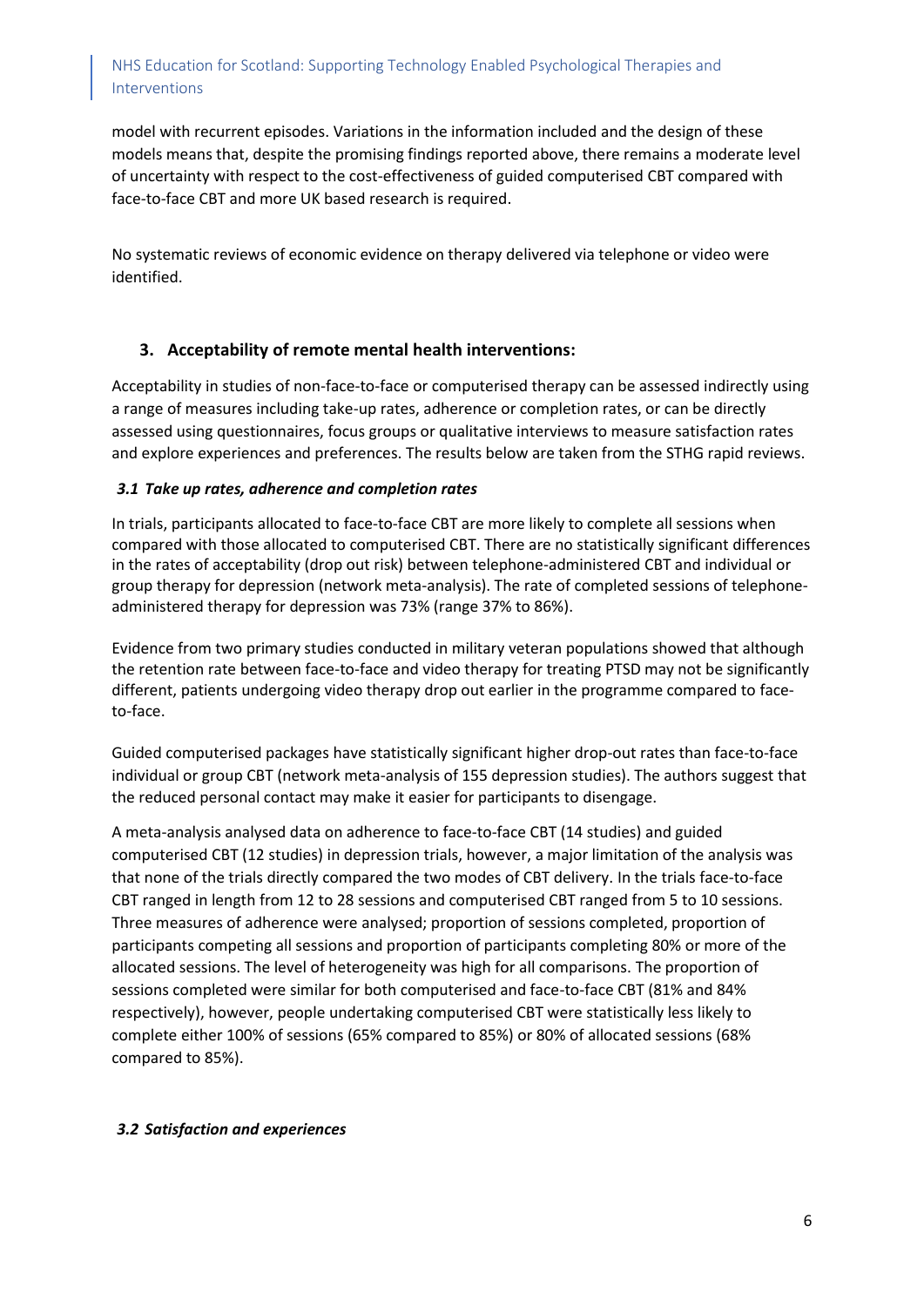The literature suggests experiences of computerised CBT and face-to-face CBT vary widely according to expectations and circumstances of participants. The impact of their specific anxiety or depression symptoms on factors such as their motivation and concentration and their ability to travel may influence preferences. Where computerised CBT is preferred, this may be associated with the flexibility, convenience and accessibility offered, whilst the personalised and collaborative relationship in face-to-face interventions may be more important to others.

Therapy delivered via telephone or video: a systematic review found no statistically significant differences in satisfaction when comparing video therapy and face-to-face therapy for treatment of depression in randomised controlled trials. There was a correlation between patient satisfaction and treatment effect, suggesting that patients using video to access therapy received a treatment benefit.

### *3.3 Acceptability across wider settings*

### *Summary taken from [Knowledge Network review](https://learn.nes.nhs.scot/48891/supporting-technology-enabled-psychological-therapies-and-interventions/remote-delivery-of-psychological-therapies-update) (October 2020)*

A separate rapid review of meta analyses and systematic reviews focusing on acceptability literature across a wider range of mental health conditions was conducted. Across substance misuse, general wellbeing and child services as well as anxiety and depression settings, both guided and unguided (self-help) computerised psychological interventions were generally found to be moderately tohighly satisfactory by participants who engaged with them. Higher satisfaction was linked to therapist guidance, interventions that were structured, inclusion of specific examples, and the opportunity to make peer connections. Similar findings were demonstrated in child and adolescent samples with the additional finding that parents enjoyed the anonymous nature of computerised packages. This review indicated that issues with acceptability were associated with difficulty level of certain modules and the time demand required.

### *3.4 Acceptability - provider attitudes*

Acceptability is also a consideration from the provider perspective. One systematic review showed that overall, providers' attitudes to using video conferencing for therapy were largely positive, with providers describing it as an important and acceptable mode of treatment delivery.

### **4 The therapeutic relationship**

The evidence on the impact of mode of delivery on the therapeutic alliance has mixed findings and no firm conclusions can be drawn from this literature at present. The SHTG rapid review of the literature found evidence that therapeutic alliance developed in patients with anxiety disorders, depression, or PTSD undergoing videoconferencing therapy was sometimes equivalent, sometimes more developed and sometimes less developed than face-to-face therapy.

**Conclusion:** There is evidence that therapies delivered by phone or video and computerised packages can have comparable outcomes to face-to-face therapy, when the same content is delivered and supported by a suitably trained clinician. This form of delivery is an acceptable, and sometimes preferable, way to access therapy.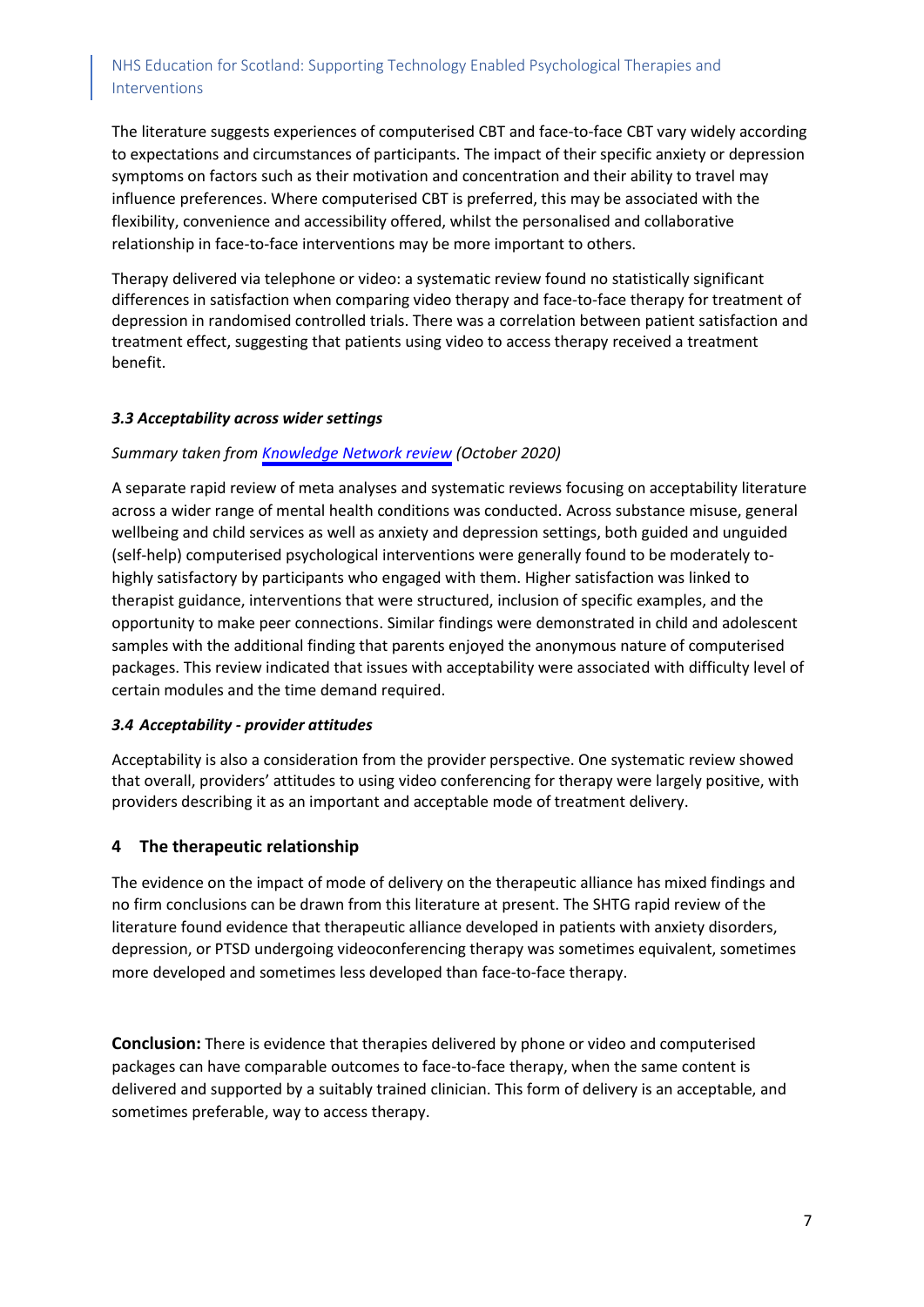# **Part 2: Best practice when offering technology enabled care**

**Scope of Guidance:** This guidance is intended to be used in relation to traditional face-to-face therapies and interventions delivered through telephone, video or with guided use of computerised packages. This is a paper that reflects the current context, recognising that some work will be undertaken from home, and should be updated in late 2021. Additionally, at this point, this guidance is concerned with the delivery of 1:1 therapy with further consideration required of group approaches.

**Technical issues:** Delivery of psychological therapies and psychological interventions using telephone video or computerised packages should be agreed by local governance arrangements.

The use of telephone, video and computerised packages to provide psychological therapies and psychological interventions was already under consideration but the requirements created by the COVID-19 pandemic has significantly expedited this process. The evidence suggests that using these means to deliver psychological therapies and interventions can be equally effective although there needs to be careful planning to balance the need for genuine, informed choice for people using the services and consideration of staff/workforce needs.

This guidance is a summary of a [Knowledge Network literature search](https://learn.nes.nhs.scot/48891/supporting-technology-enabled-psychological-therapies-and-interventions/remote-delivery-of-psychological-therapies-update) conducted in May 2020 and a paper produced by th[e Heads of Psychology Services in 2020](https://learn.nes.nhs.scot/48892/supporting-technology-enabled-psychological-therapies-and-interventions/remote-delivery-guidance-2020-heads-of-psychological-services) reflecting the Scottish context**.**

In order to support the safe and effective delivery of psychological therapies and psychological interventions using a telephone, video or computerised delivery approach the following should be considered:

### **1. Organisational barriers**

- **Senior leadership buy-in:** To support the ongoing effective use of remote and digitally enabled psychological services there should be strong clinical leadership on both technical and adaptive capacities in line with best practice in implementation methodologies.
- **Communication:** There should be clear communication and engagement with both staff and people who use services. Staff will require engagement with planning for delivery and development of the policies and process to support the safe delivery of remote or digital services. People using services will require clear communication to support informed decision making on options for accessing services. All communication should also be reviewed to consider those who have additional communication needs, including but not restricted to those with autism/neurodiversity, learning disabilities or communication impairment. All communication should be trauma-informed.
- **Information governance:** Local requirements must be met. Safeguard personal and confidential information as in any other consultation and assure GDPR compliance for data storage and processing (refers to NHSX advice at https://www.nhsx.nhs.uk/informationgovernance/guidance/covid-19-ig-advice/). When using personal ICT equipment clinicians should check that their internet access is secure (e.g. use a virtual private network/avoid public wifi) and GDPR compliant. Refer to the National Cyber Security Centre's guidelines for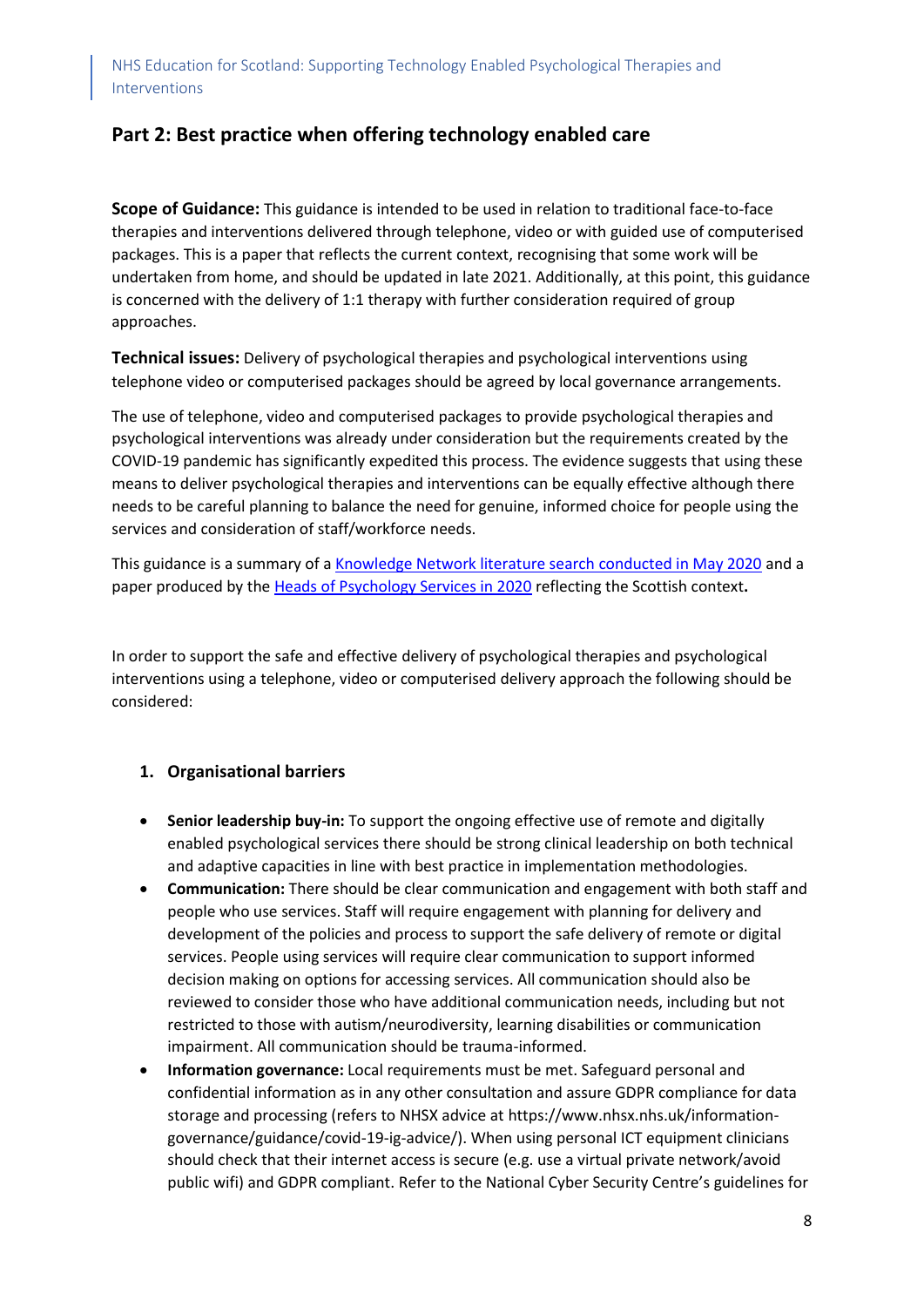secure use of videoconferencing - [https://www.ncsc.gov.uk/guidance/video-conferencing](https://www.ncsc.gov.uk/guidance/video-conferencing-services-using-them-securely)[services-using-them-securely.](https://www.ncsc.gov.uk/guidance/video-conferencing-services-using-them-securely) This guidance provides a good overview of all the issues: <https://www.informationgovernance.scot.nhs.uk/covid-19-information-governance-advice/>

- **Clinical governance:** Services should provide clear clinical governance structures to support safety for people using the services and the workforce delivering it. This includes access to adequate frequency and quality of clinical supervision. There are no changes in the requirement for clinical supervision (please see supervision section) regardless of method of delivery. For those accessing clinical supervision remotely, there must be similar robust systems of ensuring access to a trained supervisor, working within an agreed contract and using a range of supervisory methods to support adequate skills development and ensure safe practice. Recordings are an essential part of this process. Supervision should include a restorative element.
- **Technology:** Staff/workforce require access to adequate equipment (including hardware and enough connectivity to broadband/wi-fi).
- **Environment:** Access to an adequate and safe environment, this means delivery from an office or home environment requires consideration of issues of confidentiality that meet the same requirements as face-to-face delivery. Privacy is a pre-requisite if delivering therapies or interventions at home. For those delivering Psychological Therapies and Interventions at home, there should be consideration of wellbeing (see below).
- **Training:** Staff will require sufficient training
	- o Training, education and support is required in the use of the technology including updates when required.
	- o Training and education required on changes in general clinical practice including safety planning, etiquette and expectations of managing the digital/remote delivery.
	- o Training and education required on the specific adaptations to delivering therapies and interventions online e.g. sharing visual formulations.

# **2. Clinical considerations**

- Informed choice The challenges and opportunities of remote or digitally delivered therapies should be discussed with individuals. This should be reviewed regularly and opportunities created to elicit feedback or address any concerns or fears.
- Clinicians should regularly monitor progress using routine monitoring to identify any risk of deterioration in presentation.
- It is essential to plan collaboratively for any instances of loss of connection during a session. A phone number or alternative number in the first instance and agreed plans for emergency responding with safe supportive families/friends/carers or other professional or emergency plan.
- Record keeping should maintain standards required of traditional delivery.
- Planning for sharing and receiving of therapy information is required. This might include cognitive diaries or other homework tasks.
- The literature is supportive of the use of remote/technology enabled delivery of trauma focused therapy, with reasonable adjustments and safety planning for both service user and therapist.
- Similar to traditional service delivery, planning for grounding or relaxing activities immediately following sessions should be routine.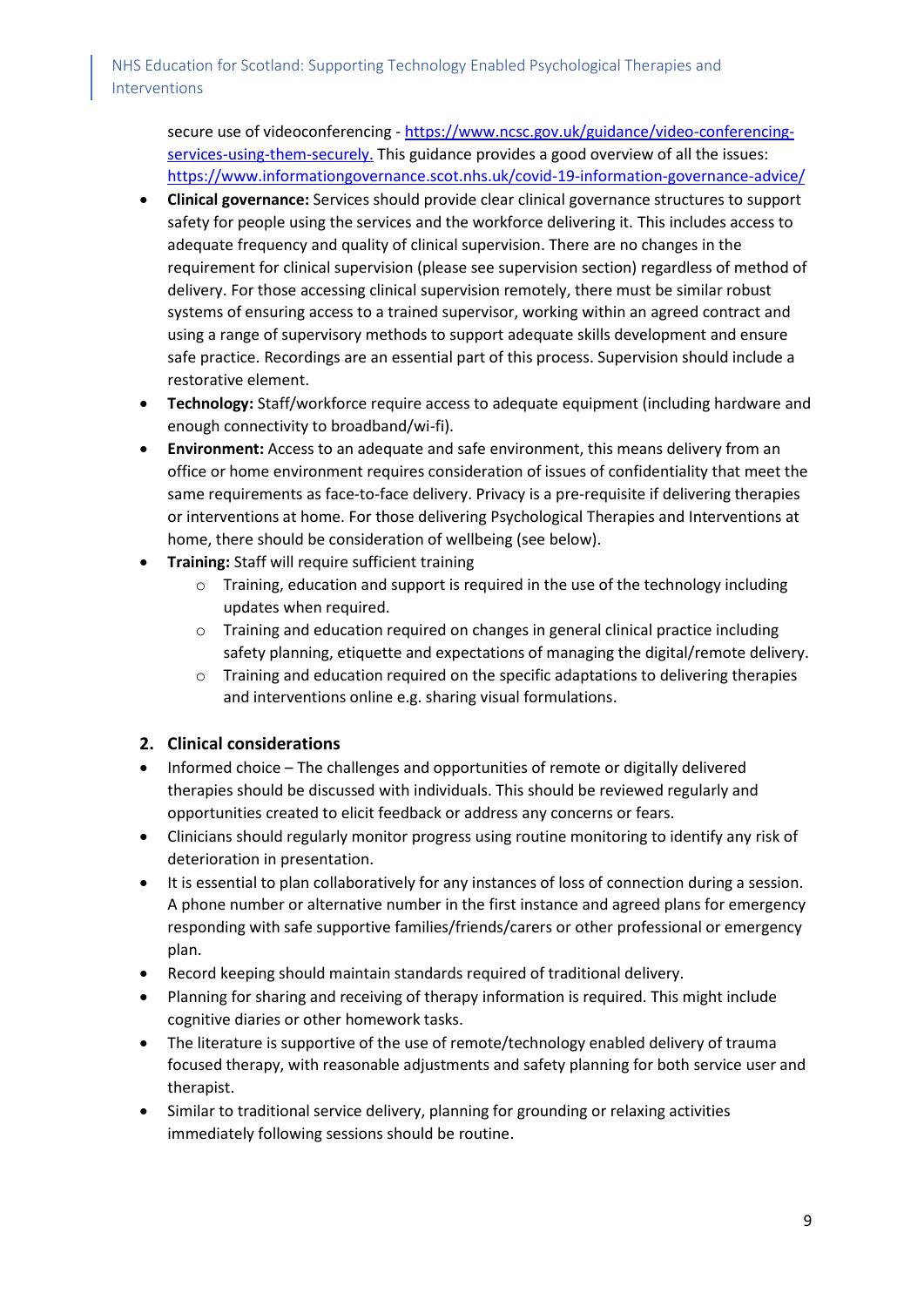• This BPS Guidance and the checklist in Appendix 2 provides additional information: [https://www.bps.org.uk/sites/www.bps.org.uk/files/Policy/Policy%20-](https://www.bps.org.uk/sites/www.bps.org.uk/files/Policy/Policy%20-%20Files/Effective%20therapy%20via%20video%20-%20top%20tips.pdf) [%20Files/Effective%20therapy%20via%20video%20-%20top%20tips.pdf](https://www.bps.org.uk/sites/www.bps.org.uk/files/Policy/Policy%20-%20Files/Effective%20therapy%20via%20video%20-%20top%20tips.pdf)

# **3. Accessibility**

- Platforms selected should be accessible to those using the service and technologically supported for those who are delivering the service.
- Consideration and adaptations should be made to reflect the service users access to technology, both in term of technology and connectivity. Digital poverty including lack of internet access or lack of resources to fund data or telephone credit is a reality and proactive planning is required to ensure barriers to services are overcome. This recent review of Digital Inclusion in Scotland provides additional context

[http://www.healthcareimprovementscotland.org/evidence/rapid\\_response/rapid\\_response](http://www.healthcareimprovementscotland.org/evidence/rapid_response/rapid_response_03-20.aspx) [\\_03-20.aspx.](http://www.healthcareimprovementscotland.org/evidence/rapid_response/rapid_response_03-20.aspx)

- Digital delivery should not be ruled out on the grounds of age, disability, language or type of difficulty. Where digital/remote delivery is the only option due to local restrictions or geographical barriers, reasonable adjustments should be made to enable all to engage as far as possible and where this is not possible alternative arrangements should be made.
- Although these considerations should not rule out digital or remote delivery, services and clinicians should take into consideration factors that are specific. This might include concerns for privacy for children and young people or confidence/skills gaps in some groups that have traditionally been more digitally excluded such as older adults.
- Availability of private space for the session needs to be planned for. Consideration must be made of how to mitigate any difficulties with association with stressful content of therapy or interventions.
- Accessing services remotely requires a degree of technical skills and confidence that cannot be universally assumed. Services should ensure these are not barriers to access, through providing support and early engagement via a more accessible format (i.e. phone) or providing 'test and practice' sessions, prior to first session.
- For those with learning disability, autism or any communication impairment clinicians and services must identify alternative or augmentative means of communication. This means additional preparation must be required including working with families/carers to understand the best means of communication

# **4. Safety**

The emotional and physical safety of staff and people using services remains paramount.

# *4.1 Service users*

- Staff should verify that the person attending is who is expected, where the person is and who is around them.
- People accessing services should be informed of the risks involved with remote or digital delivery including protecting their privacy/confidentiality and information security.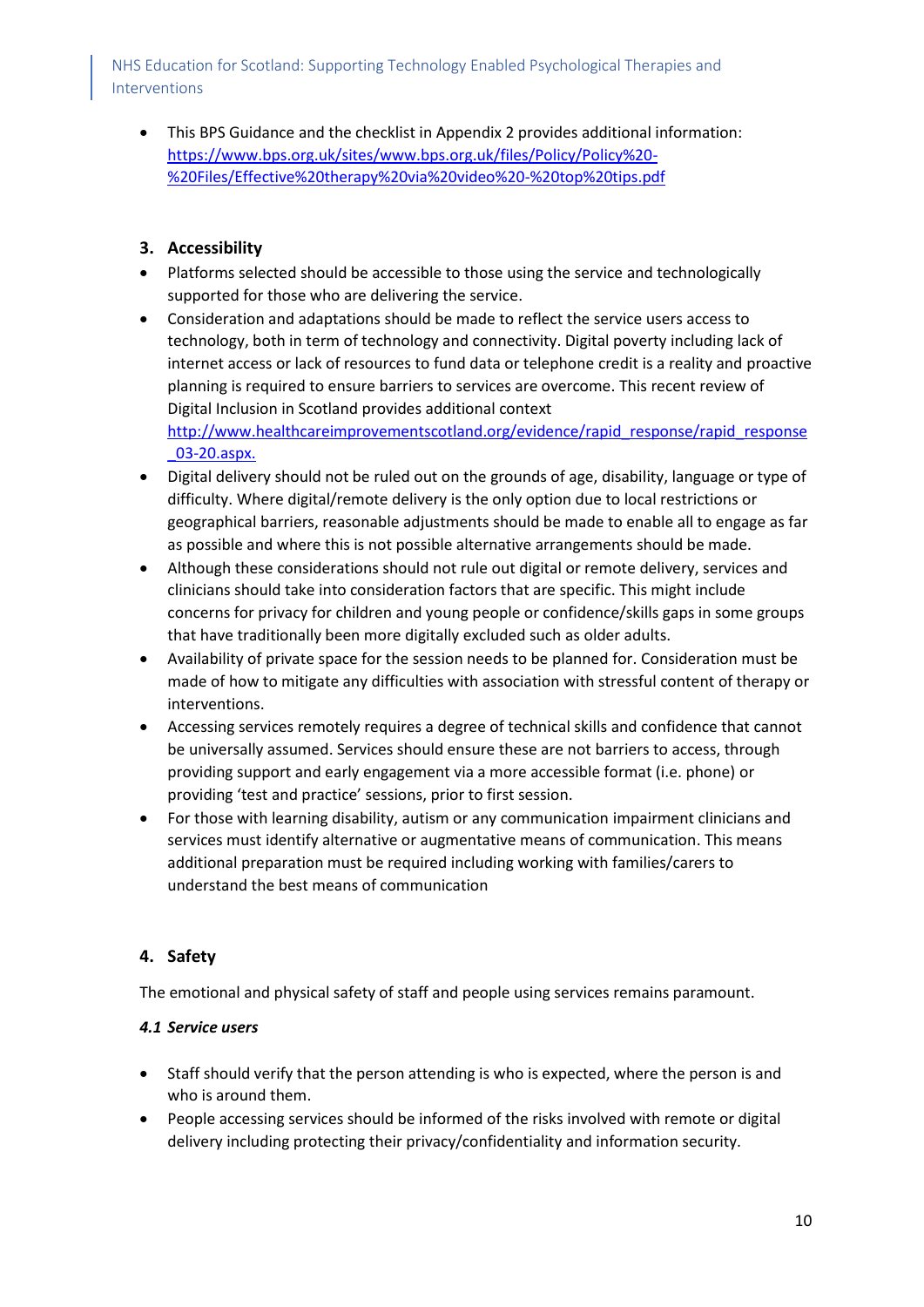- Offer sufficient information to ensure person attending can make an informed choice about how to access therapy or interventions. This includes risks to privacy, impact of potential distractions and potential distress in discussing emotive subjects in own space. The information for service users in Appendix 3 can provide some prompts.
- There should be age and capacity appropriate discussions about who should and should not be present at the consultations. Considerations about domestic abuse and coercive control need to be included in collaborative decision making. Anyone else present should remain in view.
- Risk assessment should be completed as would be routinely. Be mindful of the availability of additional cues and reduced access to other key information (including non-verbal communication) depending on the media being used.
- If risk cannot be managed remotely, adapt practice and offer alternative service delivery.
- Managing identified risk should be proactively and collaboratively planned for including
	- $\circ$  Planning for unexpected loss of signal/unplanned disengagement. What is the backup communication and what will be the next step if this is not available?
	- o Use of a code word agreed to highlight risk including loss of privacy /unplanned arrival of someone or other potential risk.

# *4.2 Staff*

- Management protocols should be updated to ensure they reflect the needs of staff delivering services remotely or digitally.
- Staff working with traumatic material in their home environment is recognised as a significant risk. The BPS (2020) recommends a step by step "5Rs" approach for organisations whose employees are at risk of vicarious trauma while working from home - Recognise, Review, Respond, Refresh, Respect; employers should carry out a full review before deciding whether a professional should work with trauma while homeworking; a role risk assessment to understand the challenges and identify particularly harmful elements is necessary when allocating work . If home working including trauma work is being considered, both informal mechanisms for support and formal supervisory arrangements must be in place.
- Work and private devices should be kept separate as far as possible.
- Discussion should take place about recording of sessions. Some therapists might prefer to ask that service user recording should not routinely take place. However, for some therapeutic approaches such as prolonged exposure, recording of clinical sessions can be an integral part of the therapy processes. There should be clarification that ownership and responsibility for recordings on their own device is the person using the services responsibility. Recording of sessions for the purpose of supervision and clinical governance of therapist is recommended. This requires informed consent and secure procedures in line with local information governance agreements.
- Staff should turn off listening devices such Alexa or Siri.

# **5 Safeguarding and risk**

All child and adult protection responsibilities remain in place. People using the service should be routinely involved in the responsibilities to share concerns about risk.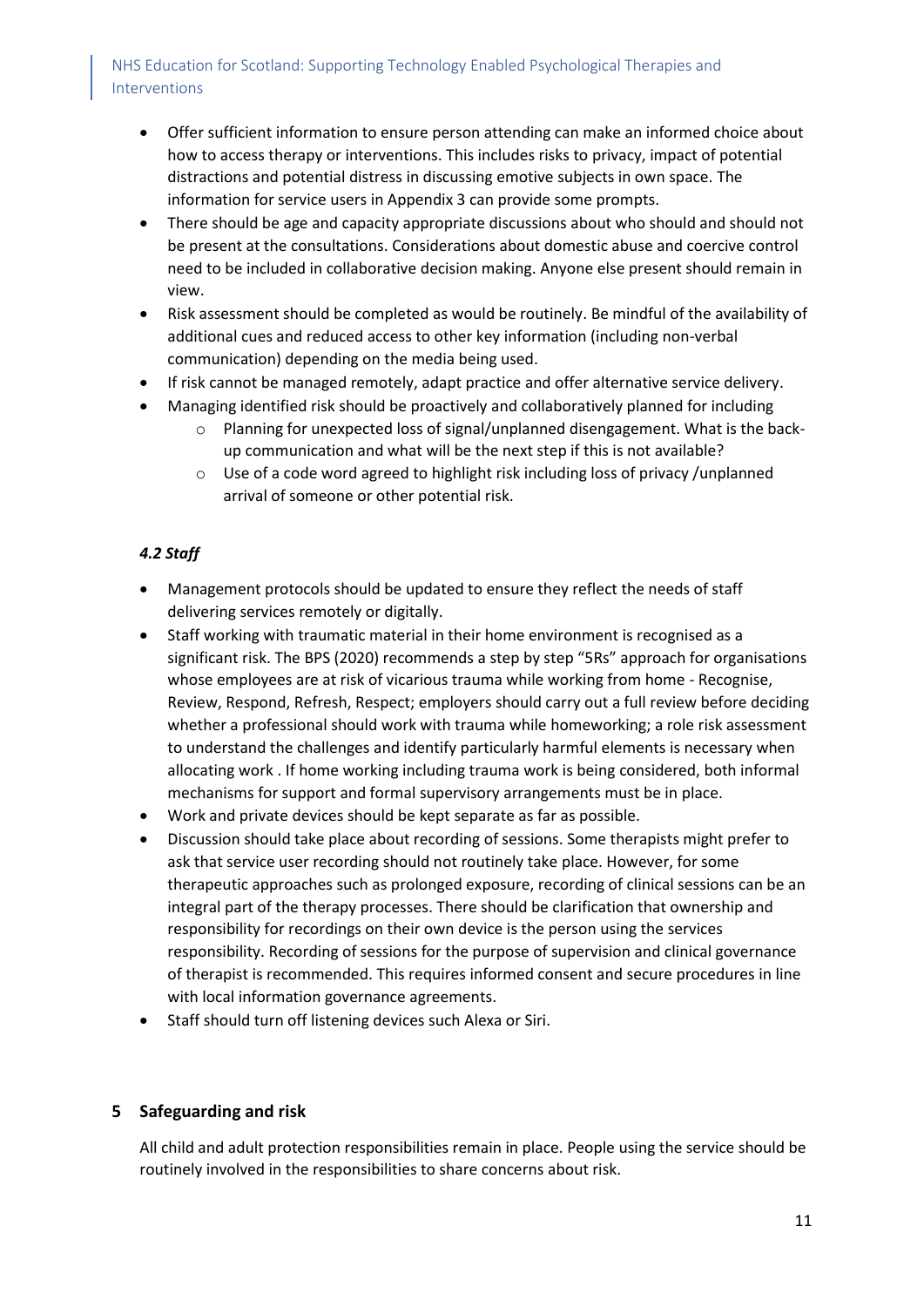### **6 Etiquette**

Good practice guidance for technology or remote delivery includes

- An initial contact to test connection and practice use of platform may improvement engagement.
- To allow for non-verbal communication, slow the rate of speech to compensate for slower connections. Use clear language. For eye contact, focus gaze on the camera rather than the person, plain, dark or uncluttered backgrounds with light directly on your face may help.
- Particularly for new people to your service, it may take longer to complete introductions and signpost what is happening next.
- Regular summarising to ensure mutual understanding.

### **7 Considerations for specific groups**

This was considered in detail in a document drawing together consensus of expert opinion across Scotland in 2020.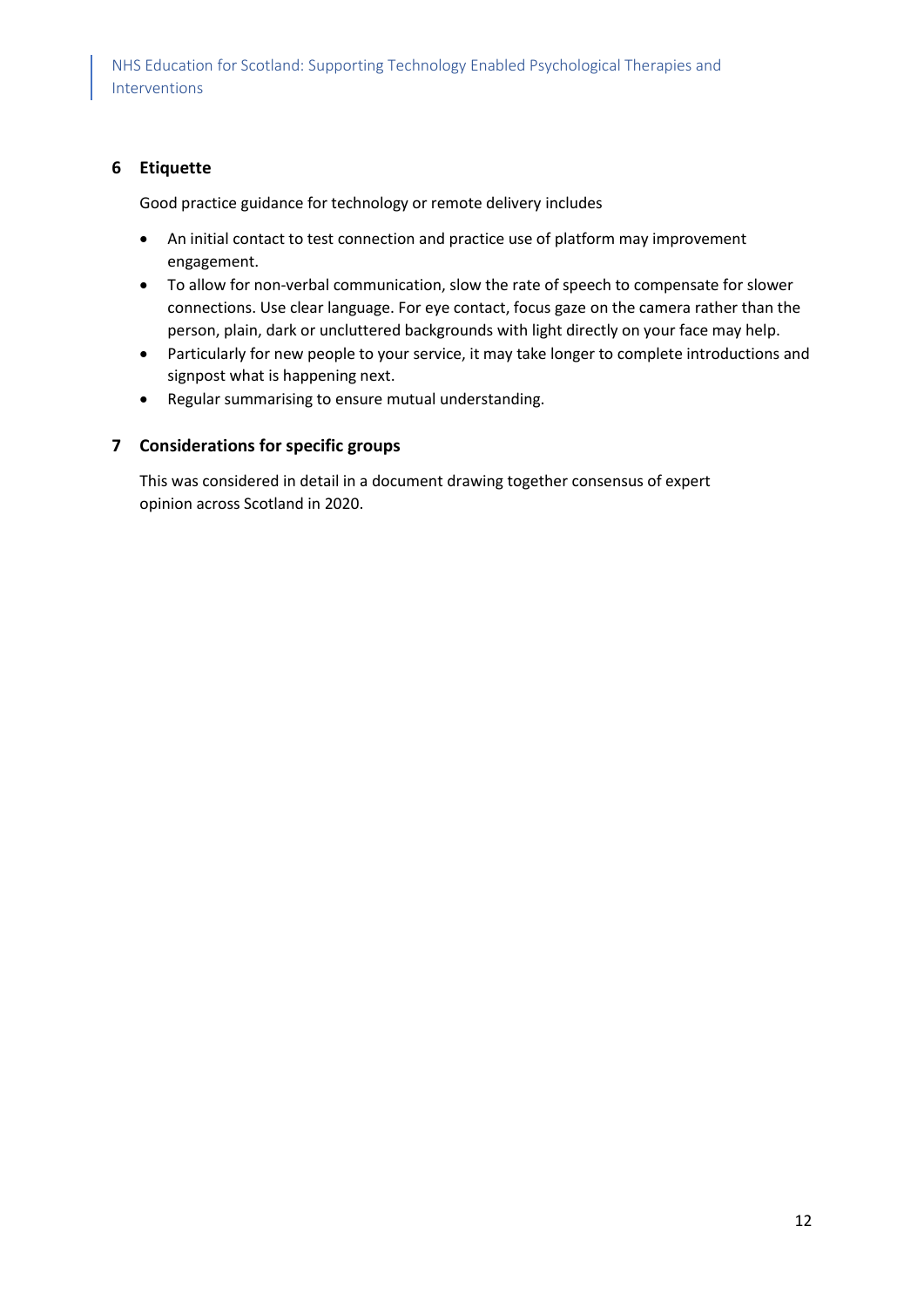# **Appendix 1: Contributors**

**Chair:** Dr Sandra Ferguson

**Vice-Chair:** Dr Leeanne Nicklas

#### **Advisory Group:**

Jennifer Borthwick, Sandra Ferguson, Mark Fleming, Anne Joice, Kristi Long, Donald MacIntyre, Gail Nash, Leeanne Nicklas, Kevin Power, Gavin Richardson, Marie- Claire Shankland, Chris Wright.

#### **Technical Sub-groups:**

*Efficacy:*

Allan Gillies, Anne Joice, Leeanne Nicklas, Kevin Power, Marie-Claire Shankland, Lorna Thompson

*Practice:*

Sandra Ferguson, Gavin Richardson, Chris Wright.

This document may be available in other formats or languages. Please contact [psychology@nes.scot.nhs.uk](mailto:psychology@nes.scot.nhs.uk) with any queries regarding to this paper.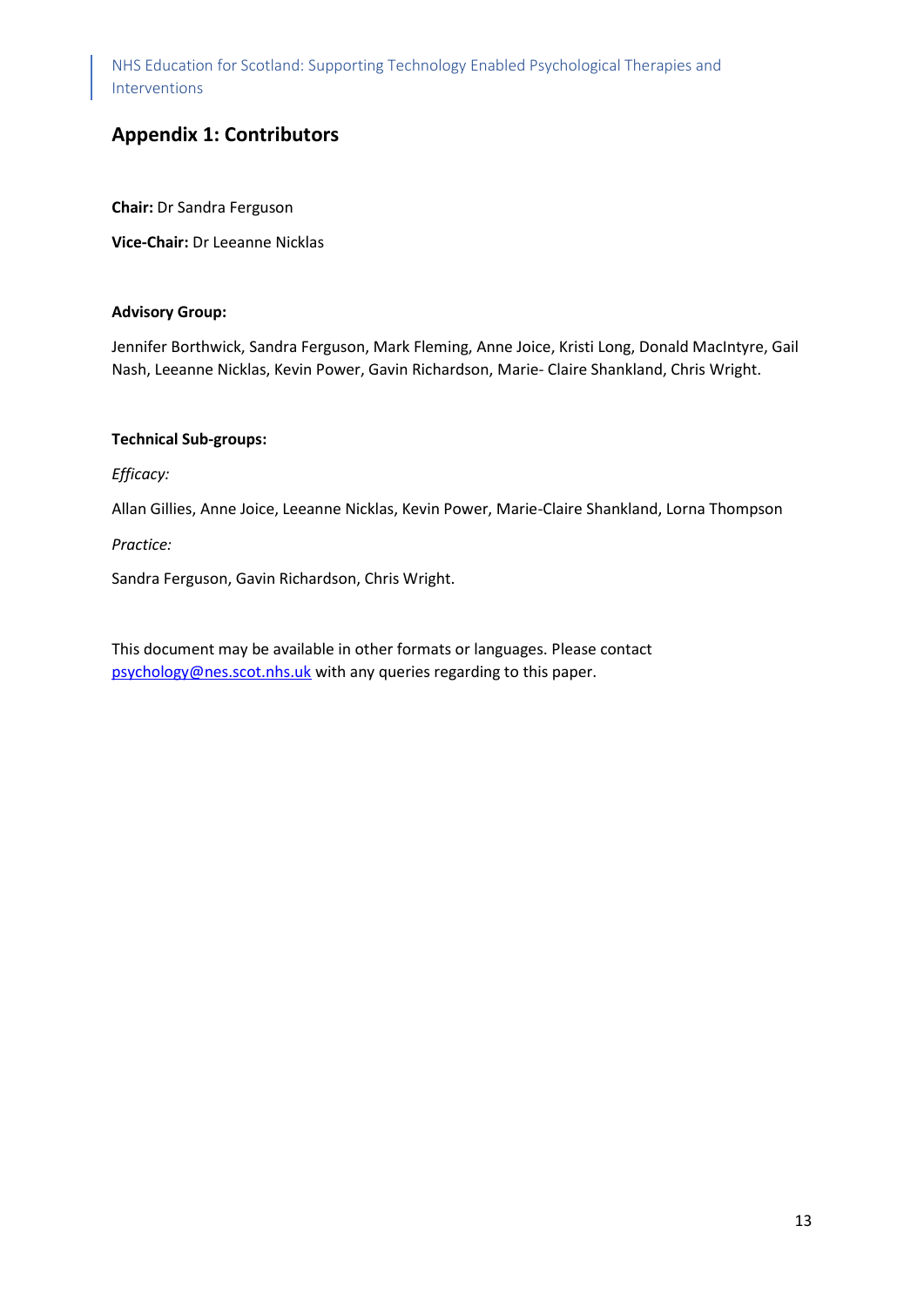# **Appendix 2: Remote Delivery Checklist**

| <b>Topic</b>             | <b>Detail</b>                                     | Completed |
|--------------------------|---------------------------------------------------|-----------|
| Confidentiality          |                                                   | (tick)    |
|                          | Check that you are speaking to the right          |           |
|                          | person. Ask if they are in a place where they     |           |
|                          | can talk safely, who is around and agree a safe   |           |
|                          | way to end quickly if the session needs to. State |           |
|                          | where you are and how you will maintain           |           |
|                          | confidentiality.                                  |           |
| Informed choice          | Discuss the challenges and opportunities of       |           |
|                          | remote or digitally delivered therapies Review    |           |
|                          | regularly and elicit feedback.                    |           |
| Consent                  | Request consent to engage in the assessment       |           |
|                          | and/or intervention through remote means.         |           |
| <b>Connection issues</b> | It is essential to plan collaboratively for any   |           |
|                          | instances of loss of connection during a session. |           |
|                          | A phone number or alternative number in the       |           |
|                          | first instance and agreed plans for emergency     |           |
|                          | responding with safe supportive                   |           |
|                          | families/friends/carers or other professional or  |           |
|                          | emergency plan.                                   |           |
| Communication style      | Slow down and use more reflections and            |           |
|                          | clarifications. Aim to look at the camera to      |           |
|                          | reflect eye contact. Pay attention to non-verbal  |           |
|                          | cues.                                             |           |
| Grounding                | Similar to traditional service delivery, planning |           |
|                          | for grounding or relaxing activities immediately  |           |
|                          | following sessions should be routine              |           |
| Sharing documents        | Discuss how you will share therapy information,   |           |
|                          | including, outcome measures, cognitive diaries    |           |
|                          | or other homework tasks. Check the person has     |           |
|                          | materials required to hand.                       |           |
| <b>Record Keeping</b>    | Record keeping should maintain standards          |           |
|                          | required of traditional delivery.                 |           |
| Recording                | Discuss if recording is required by either party. |           |
|                          | State that consent to record should be clearly    |           |
|                          | requested and agreed with written                 |           |
|                          | confirmation.                                     |           |